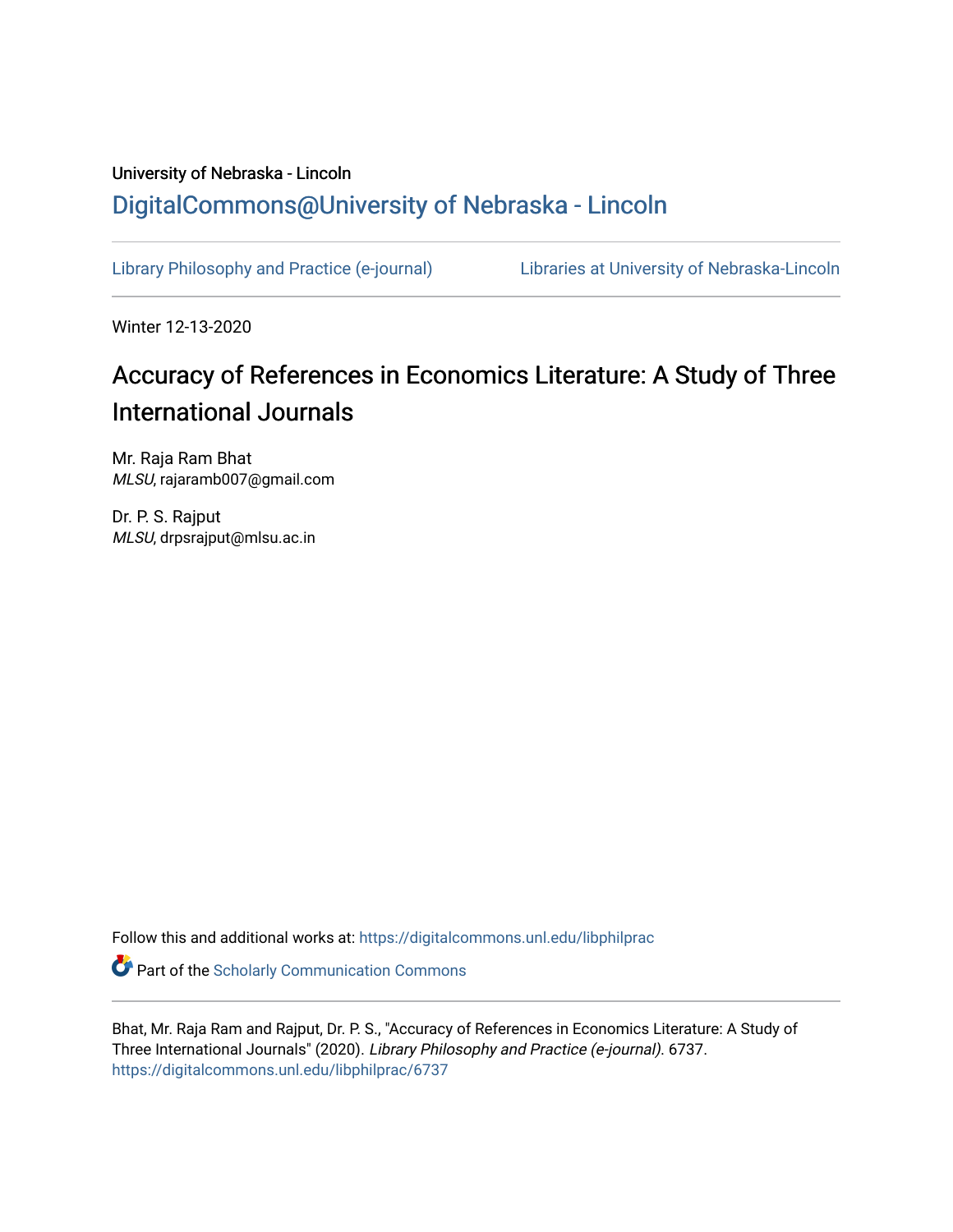# **Accuracy of References in Economics Literature: A Study of Three International Journals**

## **Raja Ram Bhat**

Research Scholar & Assistant Librarian Department of Library and Information Science Mohanlal Sukhadia University, Udaipur Rajasthan, INDIA, 313001 UCSSH, MLSU, Udaipur

> E-mail: rajaram@mlsu.ac.in ORCID ID: https://orcid.org/0000-0003-0161-6299

## **Dr. P. S. Rajput**

Assistant Professor & In-Charge Head Department of Library and Information Science Mohanlal Sukhadia University, Udaipur Rajasthan, INDIA, 313001 E-mail: drpsrajput@mlsu.ac.in ORCID ID: https://orcid.org/0000-0002-0354-2556

**Abstract:** The investigation explores the three international level journals of Economic Subject namely Global Economic Review, International Review of Applied of Economics and International Economic Journal. 150 references were selected for the investigation and verified, and 92 errors were detected in this paper. Total 65 (54%) References were incorrect. 55% (51) minor and 45% (41) major errors were identified. A systematic policy for reference accuracy was implemented in all the three economic journals by editorial board.

**Keyword:** Reference accuracy, citation, economics Journals, errors

#### **INTRODUCTION**

As we know fire was one of the first discoveries of human and they gained knowledge of the various ways for life easiness. They achieved the knowledge from routine life problems and searched their solutions and invented techniques. In this process they recorded and wrote everything. In olden days various materials (clay board, stone, leaf, palm, metal) were used for writing. Then human learnt writing skills. The invention of alphabets and printing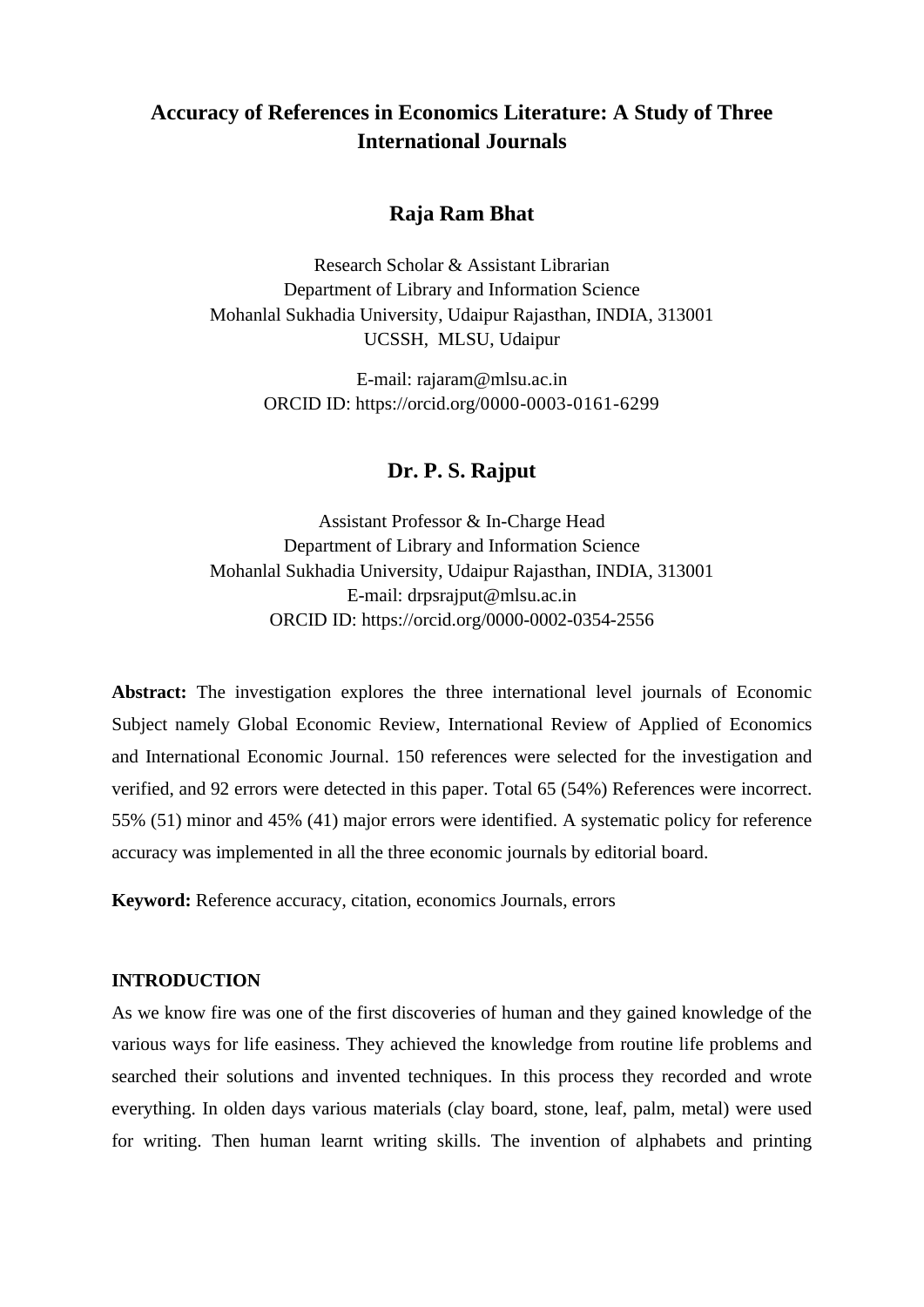techniques has played a very important role in the establishment of libraries. Through libraries, the society has preserved its enriched cultural heritage. (Gupta, 2017).

A reference list in a scientific and research article proves the authenticity of facts and literature. It gives details of information sources used and consulted directly or indirectly during the research work and shows that the author has investigated the paper's topic thoroughly. Reference list plays most important role for creditability and information retrieval. It is most important for the reference list to be accurate.

Despite editorial board instructions for verifying the reference accurately before a article submission for the publication and availability of the various e-resources, this continues to be a major problem in journals. It is the moral duty of a writer to verify the references with original document and to format these according to the policy of the journal editorial board. A good journal needs to be accurate in references cited, moreover it is the right of the reader to be facilitated by providing accurate reference and hence it becomes the shared responsibility of the contributors and editorial board (Adhikari & Acharya 2011).

Error in references is a vital problem in knowledge sharing among scholars, scientific articles and publication.

#### **LITERATURE REVIEW**

Many studies compared the references to the original article for accuracy (Sutherland et al., 2000; Faunce and Job, 2001; Lok et al., 2001; O'Connor and Kristof,2001; Lukic´ et al., 2004). A few studies compared the references to other resources, such as PubMed/Medline (Holt et al., 2000; Siebers and Holt, 2000; Siebers, 2001) or Medline/EMBASE/CINAHL (Raja and Cooper, 2006) or Medline/Web of Science/CINAHL (Siebers, 2000). This research utilizes the electronic table of contents for the journals, which is not a methodology that has been utilized for multiple journals in any previous research.

MacRoberts and MacRoberts (1986) determined overlooked research by investigating 15 papers on the "History of genetics," and showed only 216 (30%) among these 719 were genuinely cited in their sample. individual paper cited between zero and 64% of relevant reference.

**Vargas-Origel, Gómez-Martínez, and Vargas-Nieto (2001)** analysed accuracy of 12 issues of four paediatric journals i.e., Acta Paediatrica, Archives of Disease in Childhood, Journal of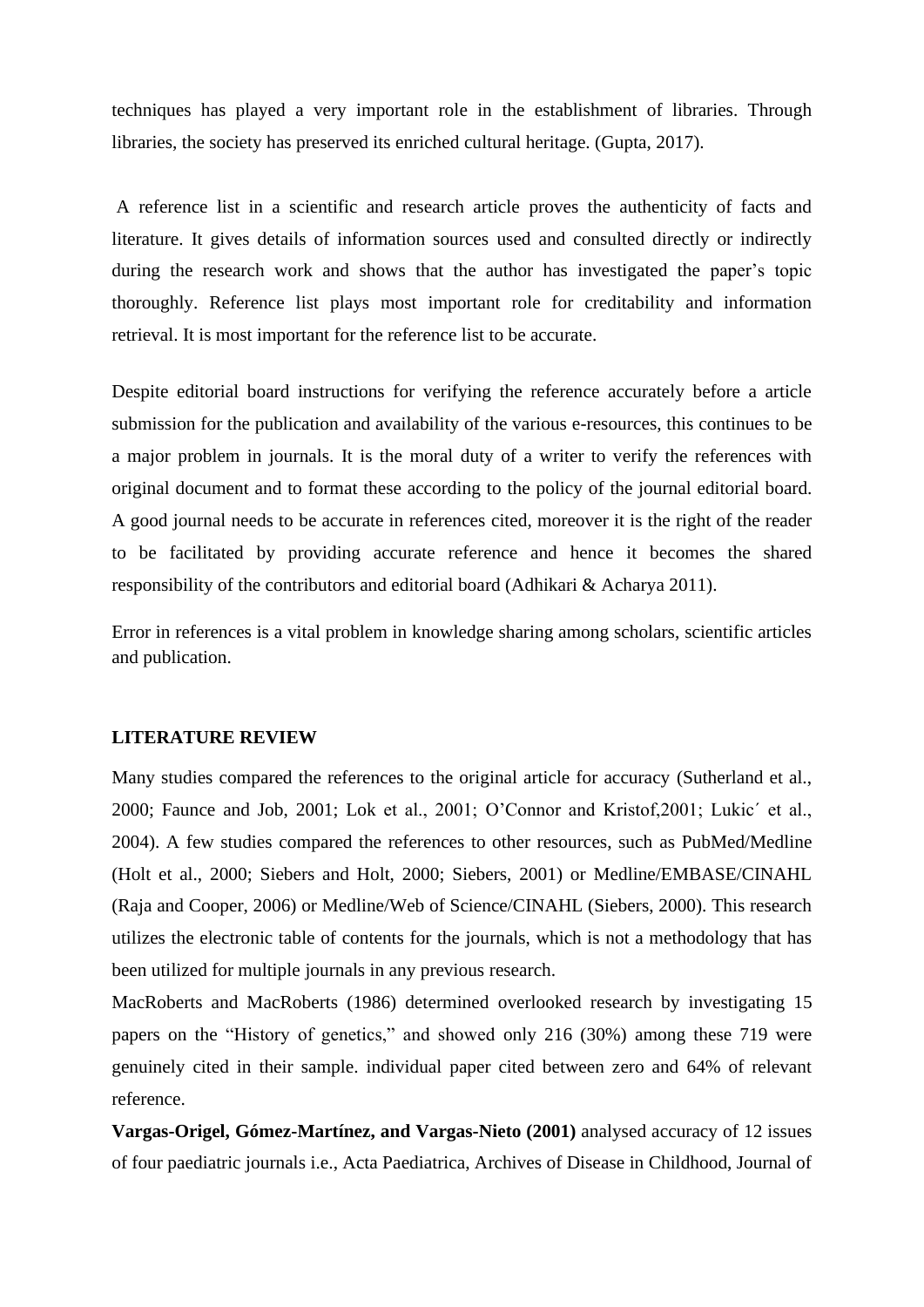Pediatrics, and Pediatrics. which were published in 1999. Randomly selected 100 references each journal and exclude the non-indexed reference. Output showed the overall error frequency of errors for the four analysed journals analysed was 29.7% (119) out of 400, of which considered 2% as major (8), and 27.7% (111) as minor.

**Harinarayana, Chikkamanju and Vasantha (2011)** investigated the accuracy of citations in five psychology theses, university of Mysore, India. They investigated the 923 citations from the multiple sources, including journal's website, Google scholar, Library of congress databases, and other sources. In this research, they found that 39.54% references had major errors and also suggested for conducting training programms for new research scholars so that they can follow a single citation standard to maintain the reference accuracy.

**Guraya (2014)** examined the accuracy of 450 citation in ten English language MEDILINE indexed biomedical journal. The output showed 81 errors in 450 citations which were major (33) and minor (48) error. Error rate was 18%, major errors were in non-retrievable references (4.7%) and inaccuracy in author name spelling and author name sequence (1.1%). The citation's accuracy rate increased in 2005 from (70.6%) to (901%) in 2011.

**Gupta (2017)** citations appended in two Indian library and information science journals. Viz. "Annals of Library and Information studies" and "DESIDOC Journal of Library and Information Technology." In this analysis, the average number of errors was 1.28. Out of 118 citations checked, only 33% (39) were correct while 67% (79) were incorrect. Among 79 inaccurate citations, there were 151 errors detected in which 53% (80) were minor errors and 47% (71) errors were major. Accurate citations enhance the credibility of the authors, manuscripts and the journal. The bibliographical references are major element of scholarly publication. This investigation revealed citation accuracy (i.e., 33%) in the two Indian library and information science journals.

**Gupta (2019**) examined the accuracy of Malaysian Journal of Library and Information Science, result indicate that 67% reference in MJLIS contained no errors, while only 33% (33) references were erroneous. In 33 defective references, total 51 inaccuracies were detected, out of which 26 were minor and 25 were major. The highest errors (13) were detected in the article title elements, while lowest errors (2) were found in the year elements. The average number of errors in references was 0.51.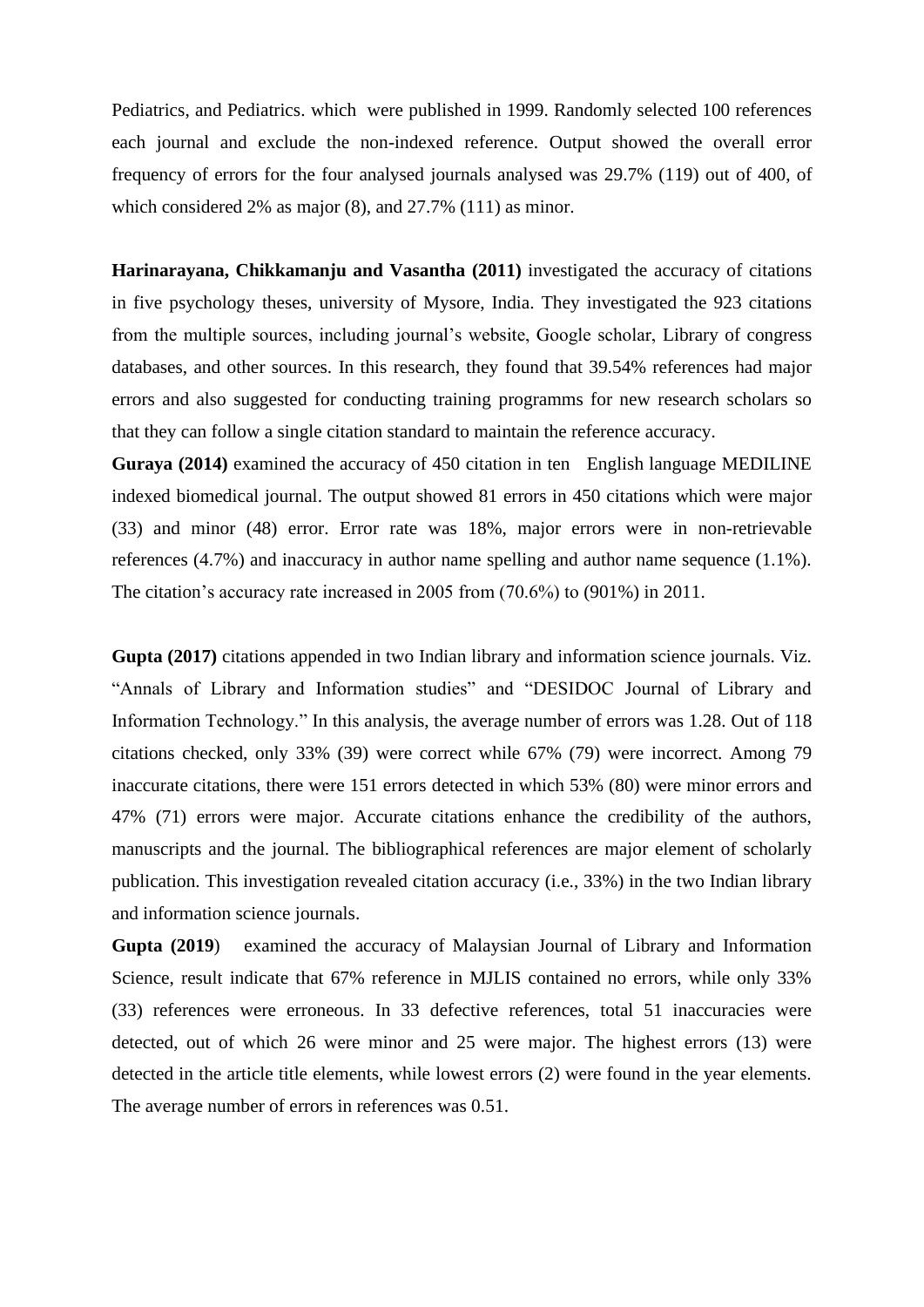#### **OBJECTIVES OF INVESTIGATION**

The main objectives of the present investigation are:

- To evaluate the number of errors in references.
- To identify the major and minor errors in references.
- To find out the Reference accuracy level
- To identify the errors in citing name of authors.
- To find out the errors in article titles.
- To evaluate the errors in journal name.
- To evaluate the errors in year and page number.
- To identify the errors in volume and issue numbers.

#### **METHODOLOGY**

Three economics journals were chosen for assessment: Global Economic Review (Year 2020, Volume-49, Issue 3-4 (2020), International Review of Applied of Economics (Year 2020, Volume 34, Issues 1-2); and International Economic Journal (Year 2020, Volume- 34, Issue 3-4). 50 references of randomly selected each journal, which linked by Web of Science. These 150 references were related only of journal articles because other references were not easy to verify.

First of all, references were categorised into two sets: accurate and inaccurate. An accurate reference means that was completely identical to the original source (Gupta, 2018).

These errors were divided into seven elements (Author Name, Year, Title, Journal, Volume, Issue, Page Number -both pagination). Doms **(1989)** techniques was formulated with a minor change by adding the missing issue number count as major error. Set of Minor error accepted the minor author's Name initial missing/ wrong, minor article title errors, inaccurate last page number, and punctuation mark errors.

# **SET OF MAJOR ERRORS ANALYSIS**

Which references' component (author's Name, Article title, journal name, Volume, Issue, year and Page Number) have more than one error, that counts only single error. Those which consisted error in two or more components were regarded to have two or more errors References that contained an error or more than one error in only one component (i.e. author's name, title of article, journal name, volume, issue, year, and page) were considered to have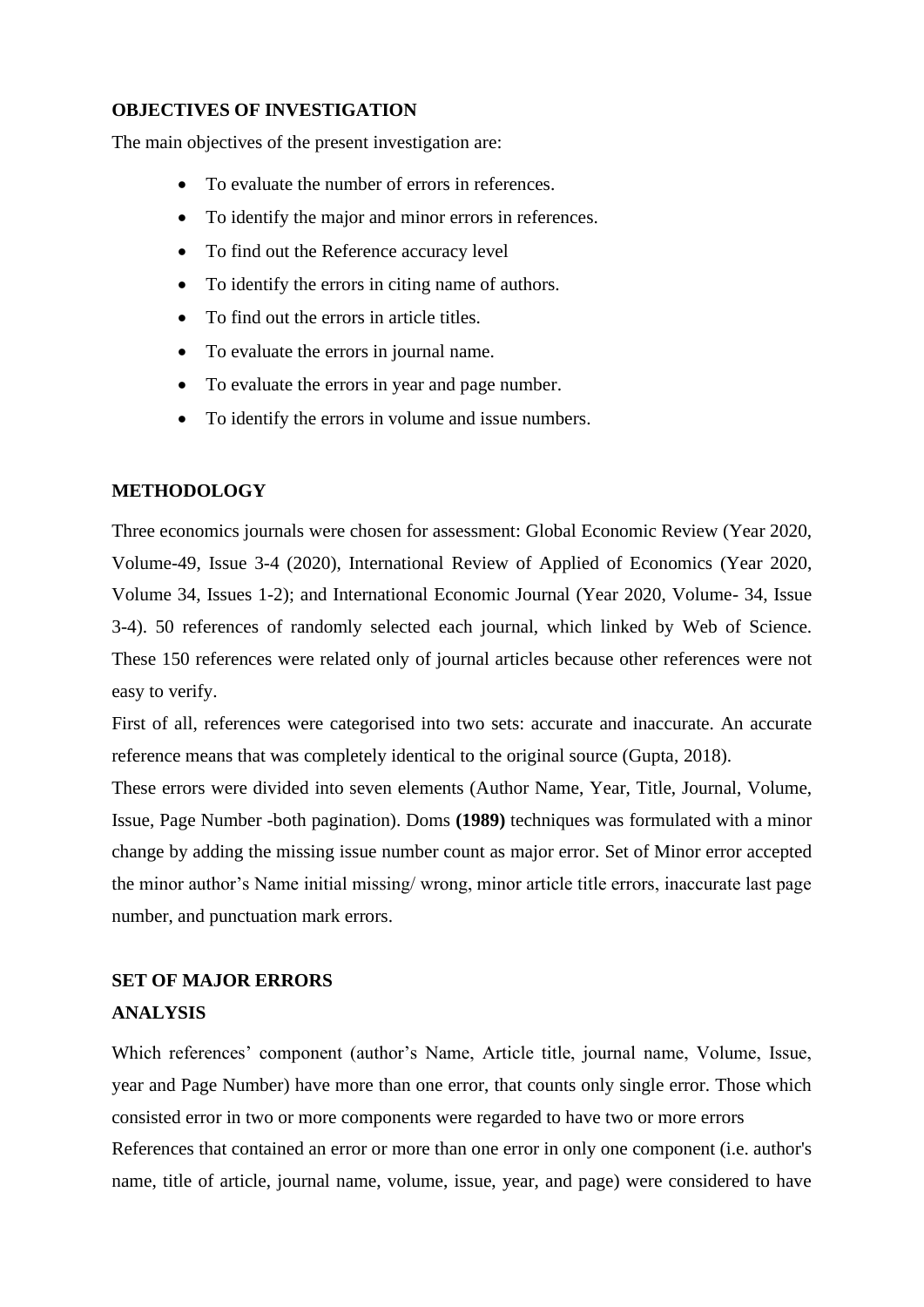one error; and which contained an error in two or more components were considered to have two or more errors.

| <b>Journal name</b>                                           | <b>Total Number</b><br>of References<br>verified=a | <b>Number of</b><br>errors=b | Average<br>number of<br>errors<br>$C = b/a$ | % of errors<br>$D=(b/\sqrt{b})*100$ |
|---------------------------------------------------------------|----------------------------------------------------|------------------------------|---------------------------------------------|-------------------------------------|
| International Review of<br><b>Applied Economics</b><br>(IRAE) | 50                                                 | 36                           | 0.72                                        | 39.13                               |
| <b>Global Economic Review</b><br>(GER)                        | 50                                                 | 28                           | 0.56                                        | 30.43                               |
| <b>International Economic</b><br>Journal (IEJ)                | 50                                                 | 28                           | 0.56                                        | 30.43                               |
| <b>Total</b>                                                  | $\sum$ a=150                                       | $\bar{b}$ =92                | 0.61                                        | 100                                 |

**Table 1- Errors in References**





#### **Number of Errors**

The Present scenario is ICT based and references is the most valuable part in academic writing. These days various online bibliographic database and citation management software are available via internet (Google Scholar, Index Copernicus, ERIC, Web of Science, Scopus and so on. References are definitely important, useful and vital in detecting and calculating the authors in academic field (Gupta, 2017 & Gupta, 2018).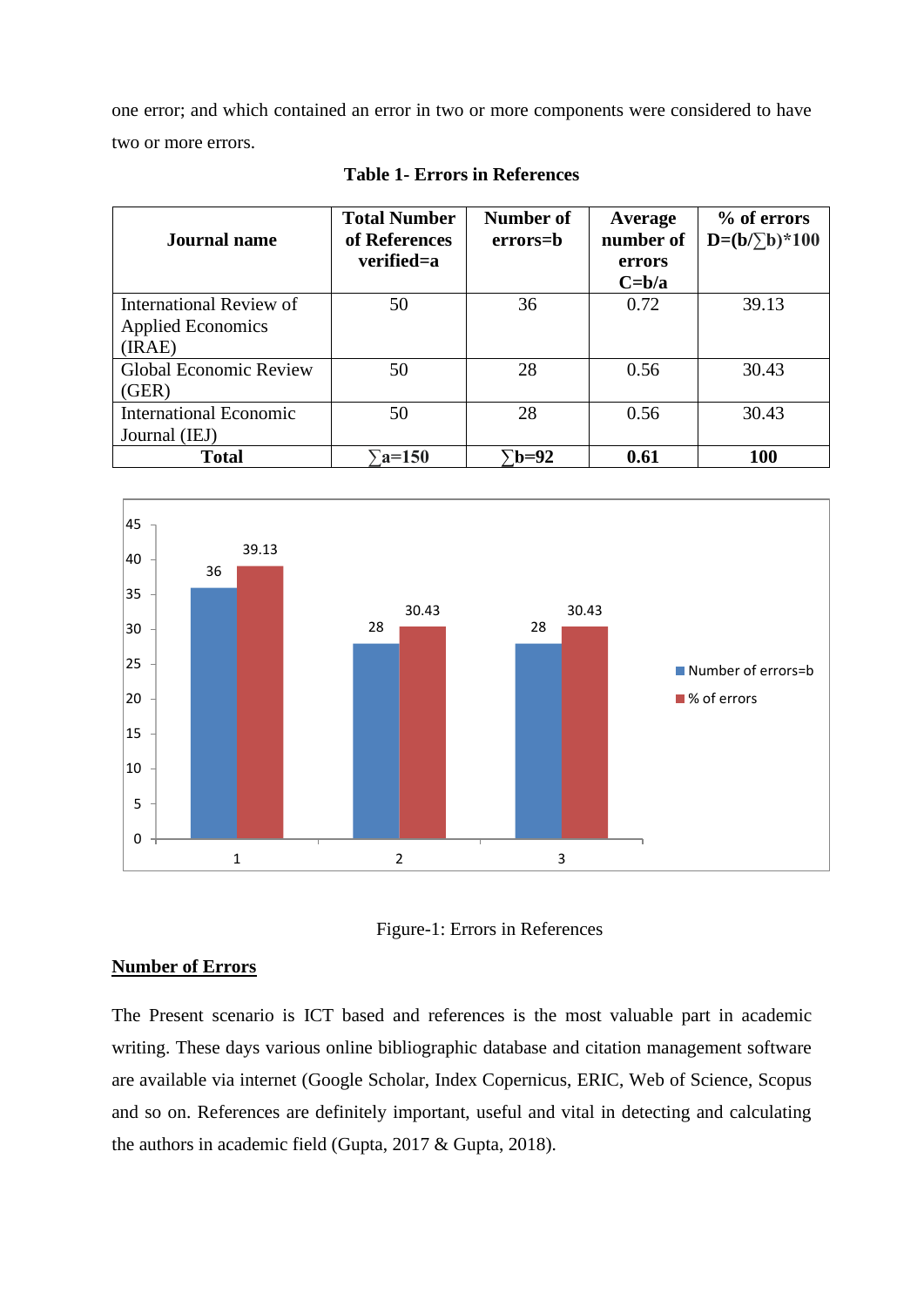Table-1 shows the number of errors cited by the author in three international level economic journals. It is revealed 92 errors out of 150 references and average rate of errors 0.61.

### **Major Errors**

| Journal name                  | <b>Total Number of</b><br>References | Major Error=b | % of major errors=<br>$c = (b/\sum b)^* 100$ |
|-------------------------------|--------------------------------------|---------------|----------------------------------------------|
|                               | verified=a                           |               |                                              |
| International Review of       | 50                                   | 19            | 46.34                                        |
| <b>Applied Economics</b>      |                                      |               |                                              |
| (IRAE)                        |                                      |               |                                              |
| Global Economic               | 50                                   | 08            | 19.51                                        |
| Review (GER)                  |                                      |               |                                              |
| <b>International Economic</b> | 50                                   | 14            | 34.14                                        |
| Journal (IEJ)                 |                                      |               |                                              |
| <b>Total</b>                  | $\Sigma$ a=150                       | `b=41         | 100                                          |

**Table 2- Major Errors in References**

Table-2 shows the details of major errors in selected references. Among 150 references from three economic streams journal, 41 major errors were found in selected journals of the study. After the analysis the minimum (08) major errors were found in Global Economic Review Journal and maximum error (19) in International Review of Applied Economics.

#### **Minor Errors**

| <b>Journal name</b>           | <b>Total Number of</b><br>References verified=a | <b>Minor</b><br>Error=b | % of minor<br>$errors=$<br>$c = (b/\sum b)^* 100$ |  |
|-------------------------------|-------------------------------------------------|-------------------------|---------------------------------------------------|--|
| International Review of       |                                                 |                         |                                                   |  |
| Applied Economics (IRAE)      | 50                                              | 17                      | 33.33                                             |  |
| <b>Global Economic Review</b> |                                                 |                         |                                                   |  |
| (GER)                         | 50                                              | 20                      | 39.21                                             |  |
| <b>International Economic</b> |                                                 | 14                      | 27.45                                             |  |
| Journal (IEJ)                 | 50                                              |                         |                                                   |  |
| <b>Total</b>                  | $\sum a=150$                                    | $\Sigma$ b=51           | <b>100</b>                                        |  |

**Table -3 Minor Errors in References**

Table-3 represents trace the error in **references** count as minor error. 51 minor errors were found in out of 150 references.14 minor error were found in International Economic journal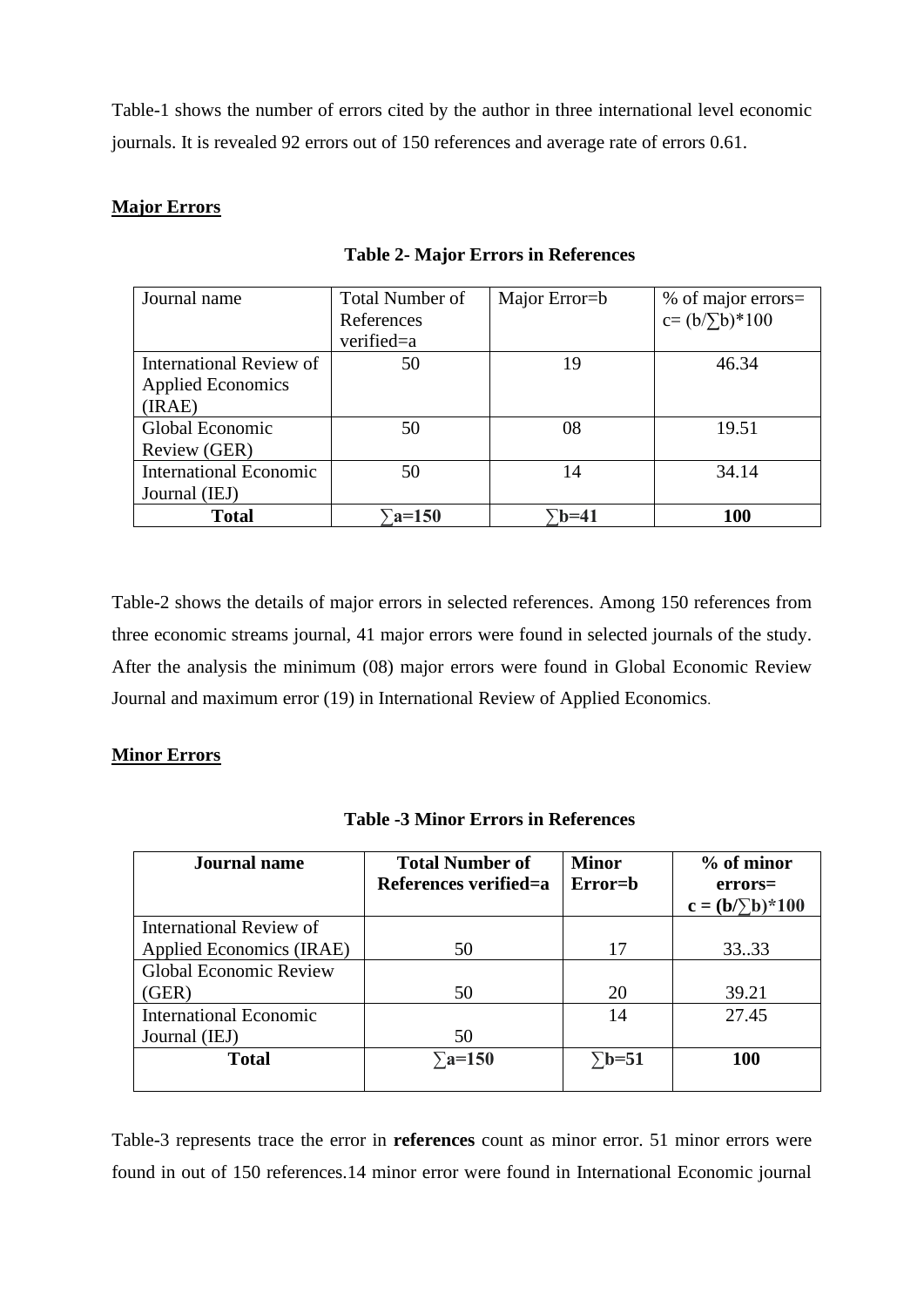compares to International Review of Applied Economics (17), and Global Economic Review (20).

## **Accuracy Level of References**

| <b>Journal</b> name           | <b>Total</b>      | <b>Correct</b> | <b>Incorrect</b>   | <b>Reference</b> |
|-------------------------------|-------------------|----------------|--------------------|------------------|
|                               | Number of         | $References =$ | <b>References=</b> | accuracy         |
|                               | <b>References</b> | b              | c                  | percentage       |
|                               | verified=a        |                |                    | $d = (b/a)*100$  |
| International Review of       | 50                | 26             | 24                 | 52               |
| <b>Applied Economics</b>      |                   |                |                    |                  |
| (IRAE)                        |                   |                |                    |                  |
| Global Economic               | 50                | 27             | 23                 | 54               |
| Review (GER)                  |                   |                |                    |                  |
| <b>International Economic</b> | 50                | 32             | 18                 | 64               |
| Journal (IEJ)                 |                   |                |                    |                  |
| <b>Total</b>                  | $\Sigma$ a=150    | $\Sigma$ b=85  | $\Sigma$ c =65     | 56.66            |
|                               |                   |                |                    |                  |

#### **Table -4 Accuracy Level of References**





Table-4 and Figure 2 show accuracy level of 150 selected, verified and checked references. Author verified all selected references to the original journal and article, and other indexing and abstracting tools.

Study result reflects that only 85(56.66%) (IRAE- 26, GER-27, and IEJ-32) references were correct, while 65 (43.34%) were incorrect. Accuracy level of references is 56.66%. IEJ (64%) accuracy level as compared to other selected economic journals (GER-54%, and IRAE-52%).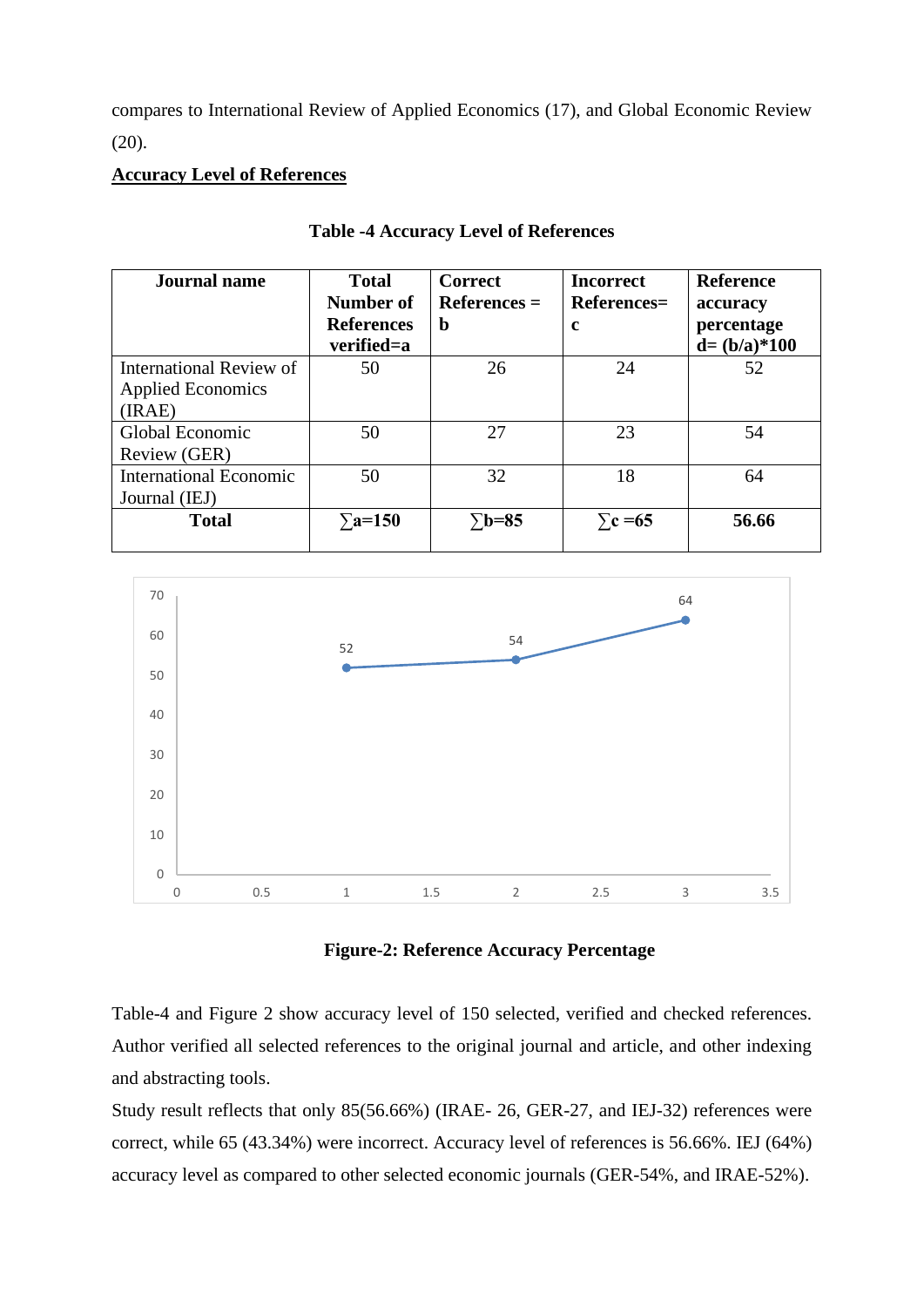#### **Errors in Citing Name of the Authors**

| <b>Errors in Citing</b><br><b>Authors Name</b> | <b>International</b><br><b>Review of</b><br><b>Applied</b><br><b>Economics</b><br>(IRAE) | <b>Global</b><br><b>Economic</b><br><b>Review</b><br>(GER) | <b>International</b><br><b>Economic</b><br><b>Journal</b><br>(IEJ) | <b>Total</b> | Percentage |
|------------------------------------------------|------------------------------------------------------------------------------------------|------------------------------------------------------------|--------------------------------------------------------------------|--------------|------------|
| <b>Omission Errors</b>                         |                                                                                          |                                                            | 6                                                                  | 15           | 44.12      |
| Addition/Spelling<br>Errors                    | 3                                                                                        |                                                            |                                                                    | 11           | 32.35      |
| <b>Punctuation Errors</b>                      |                                                                                          | ⇁                                                          |                                                                    |              | 23.53      |
| <b>Total</b>                                   | 9                                                                                        | 16                                                         | q                                                                  | 34           | 100        |

#### **Table -5: Errors in Authors' Name**

Table -5 represent the data of errors in authors name of selected cited references. Maximum errors are 15 (44.12%) in omission errors, followed by Addition/ Spelling errors 11 (32.35%) and punctuation errors 8 (23.53%). Table 6, 7, and 8 are error list of citing author's name.

| S.             | Name of Author(s) as        | Missing author(s)/Initial(s)/                                | <b>Types of errors</b>   |
|----------------|-----------------------------|--------------------------------------------------------------|--------------------------|
| No.            | cited in the journal        | <b>Correct Spelling with</b>                                 |                          |
|                |                             | punctuations                                                 |                          |
| $\mathbf{1}$   | Athey, S., and G. Imbens.   | Athey, S., and G. $\underline{W}$ . Imbens.                  | <b>Initial Missing-</b>  |
|                |                             |                                                              | Minor-Error              |
| 2              | Bertrand, M., E.            | Bertrand, M., E. Kamenica, and J.                            | Surname Wrong-           |
|                | Kamenika, and J. Pan.       | Pan.                                                         | Major Error              |
|                |                             |                                                              |                          |
| 3              | Agoba, A. M., J. Abor, K.   | Agoba, A. M., J. Y. Abor, K. A.                              | <b>Initial Missing-</b>  |
|                | A. Osei, and J. Sa-Aadu     | Osei, and J. Sa-Aadu.                                        | <b>Minor Error</b>       |
|                |                             |                                                              |                          |
| $\overline{4}$ | Barsky, R. And E. Sims      | Barsky, R. $\underline{B}$ ., and E. $\underline{R}$ . Sims. | <b>Initial Missing-</b>  |
|                |                             |                                                              | <b>Minor Error</b>       |
| $\mathfrak{S}$ | Decker, R. A., J.           | Decker, R. A., J. Haltiwanger, R. S.                         | <b>Surname Spelling</b>  |
|                | Haltiwangerb, R. S.         | Jarmin, and J. Miranda.                                      | Error-Major              |
|                | Jarmin, and J. Miranda      |                                                              | Error                    |
| 6              | Alchain, A., and H.         | Alchain, A. A. and H. Demsetz.                               | Initial Missing $-$      |
|                | Demsetz.                    |                                                              | <b>Minor Error</b>       |
| $\overline{7}$ | Fried, J. And C. Wang.      | Fried, J. $Ml$ , and C. C. Y. Wang.                          | Initial Missing $-$      |
|                |                             |                                                              | <b>Minor Error</b>       |
| 8              | Badaoui, E., E. Strobl, and | El Badaoui, E., E. Strobl, and F.                            | Surname Wrong-           |
|                | F. Walsh                    | Walsh.                                                       | Major Error              |
| 9              | Johnson, WR, PC Marrow,     | Johnson, W. R., P.C. Marrow, and                             | <b>Punctuation Error</b> |
|                | and GJ Johnson              | G. J. Johnson                                                | -Minor Error             |

## **Table-6 Errors in Citing the Authors Name in IRAE (Correct portions are underlined)**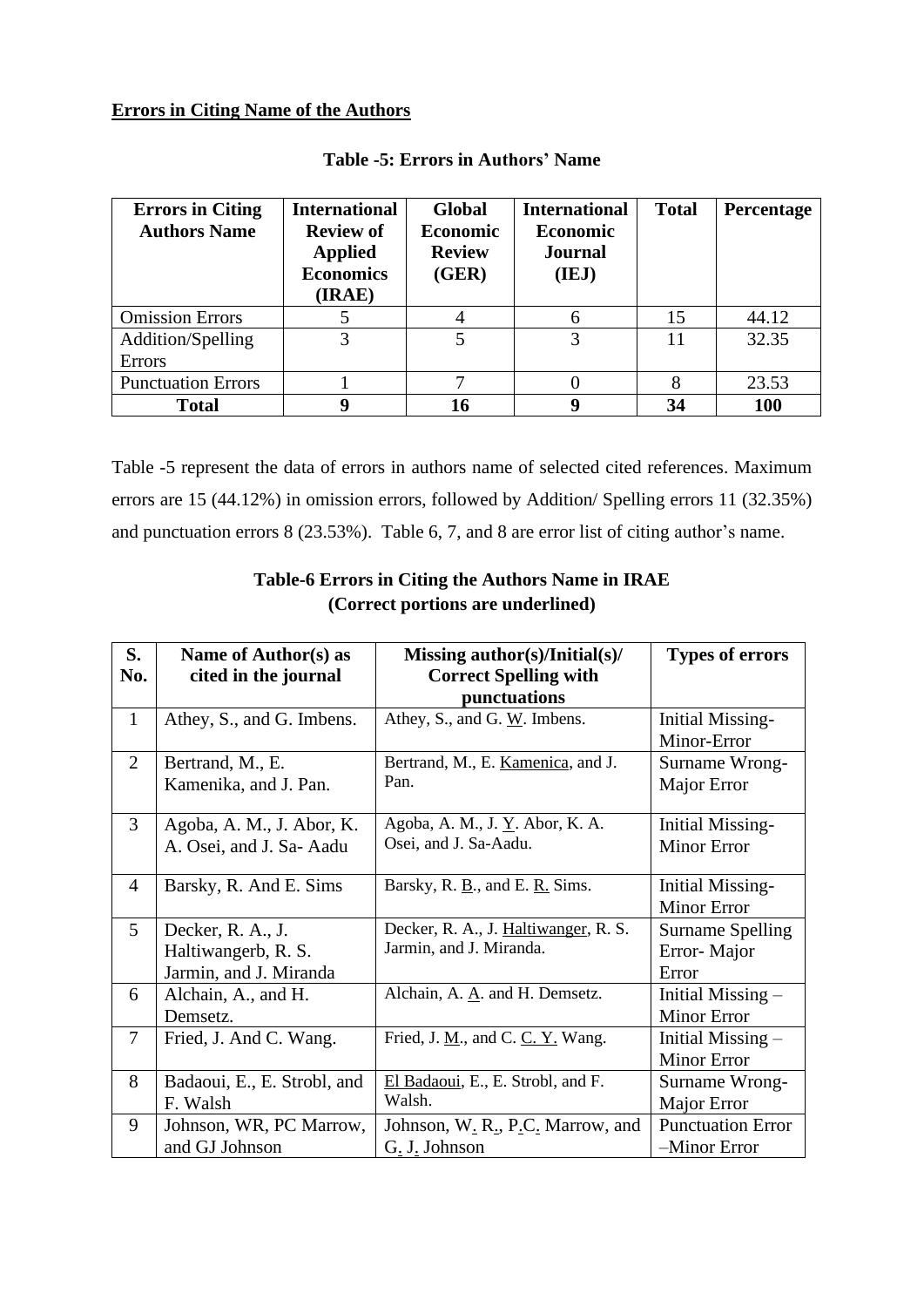| S.<br>N <sub>0</sub> | Name of Author(s) as<br><b>Cited in the Journal</b>                      | Missing author(s)/Initial(s)/<br><b>Correct Spelling with</b><br><b>Punctuations</b> | <b>Types of errors</b>                                       |
|----------------------|--------------------------------------------------------------------------|--------------------------------------------------------------------------------------|--------------------------------------------------------------|
| $\mathbf{1}$         | Aplerovych, J., Hubner, G.<br>M. B. J., and Lobet, F.                    | Aplerovych, $\underline{Y}$ ., Hubner, $\underline{G}$ ., and<br>Lobet, F.           | Wrong Initial and<br><b>Initial Addition-</b><br>major Error |
| $\overline{2}$       | Cadot, O., Fernandesb, A.<br>M., Gourdonc, J., $\&$<br>Mattoo, A.- Major | Cadot, O., Fernandes, A. M.,<br>Gourdon, J., & Mattoo, A.                            | Spelling Error in<br>Surname-major<br>Error                  |
| $\overline{3}$       | Engle, R. F., & Granger,<br>C. W.                                        | Engle, R. F., & Granger, C. W.J.                                                     | <b>Initial Missing-</b><br><b>Minor Error</b>                |
| $\overline{4}$       | Aitken, B., & Harrison, A.                                               | Aitken, B.J., & Harrison, A. E.                                                      | <b>Initial Missing-</b><br><b>Minor Error</b>                |
| 5                    | Mitchell, M., & Mulherin,<br>J. H.                                       | Mitchell, M.L., & Mulherin, J. H.                                                    | <b>Initial Missing-</b><br><b>Minor Error</b>                |
| 6                    | Acemoglu, D., Johnson,<br>S., Robinson, J. A.,<br>&Thaicharoen, Y.       | Acemoglu, D., Johnson, S.,<br>Robinson, J., & Thaicharoen, Y.                        | Initial Addition -<br><b>Minor Error</b>                     |
| $\overline{7}$       | Ades, A., & Tella, R. D.                                                 | Ades, A., & Di Tella, R.                                                             | Surname Wrong-<br>Major Error                                |
| 8                    | Ahmed, B., & Martinez-<br>Zarzoso, I.                                    | Ahmed, J., & Martinez-Zarzoso, I.                                                    | Initial Wrong-<br><b>Minor Error</b>                         |
| 9                    | Blanchard, O. J., &<br>Faruqee, H.                                       | Blanchard, O. J., Das, M., and<br>Faruqee, H.                                        | <b>Author Missing-</b><br>Major Error                        |

## **Table-7 Errors in Citing the Authors Name in IEJ (correct portions are underlined)**

# **Table-8 Errors in citing the authors name in GER (correct portions are underline)**

| S.             | Name of Author(s) as        | Missing author(s)/Initial(s)/    | <b>Types of errors</b>   |
|----------------|-----------------------------|----------------------------------|--------------------------|
| N <sub>0</sub> | cited in the journal        | <b>Correct Spelling with</b>     |                          |
|                |                             | punctuations                     |                          |
| $\overline{1}$ | Gow, H. R., and J. F.       | Gow, H. R., and J. F. M. Swinnen | <b>Initial Missing-</b>  |
|                | Swinnen.                    |                                  | <b>Minor Error</b>       |
| 2              | Dietzenbacher, E., B. Los,  | Dietzenbacher, E., B. Los, R.    | <b>Initial Addition</b>  |
|                | R. Stehrer, M. P. Timmer,   | Stehrer, M. Timmer, and G. de    | Missing-Minor            |
|                | and G. J. de Vries.         | Vries                            | Error                    |
| 3              | Calzorari, G., and V.       | Calzolari, G., and V. Denicolo   | Surname spelling         |
|                | Denicolo                    |                                  | Wrong-Major              |
|                |                             |                                  | Error                    |
| $\overline{4}$ | Jiang, G. H., C. M. C. Lee, | Jiang, G., C. M. C. Lee, and H.  | <b>Initial Addition-</b> |
|                | and H. Yue.                 | Yue                              | <b>Minor Error</b>       |
|                |                             |                                  |                          |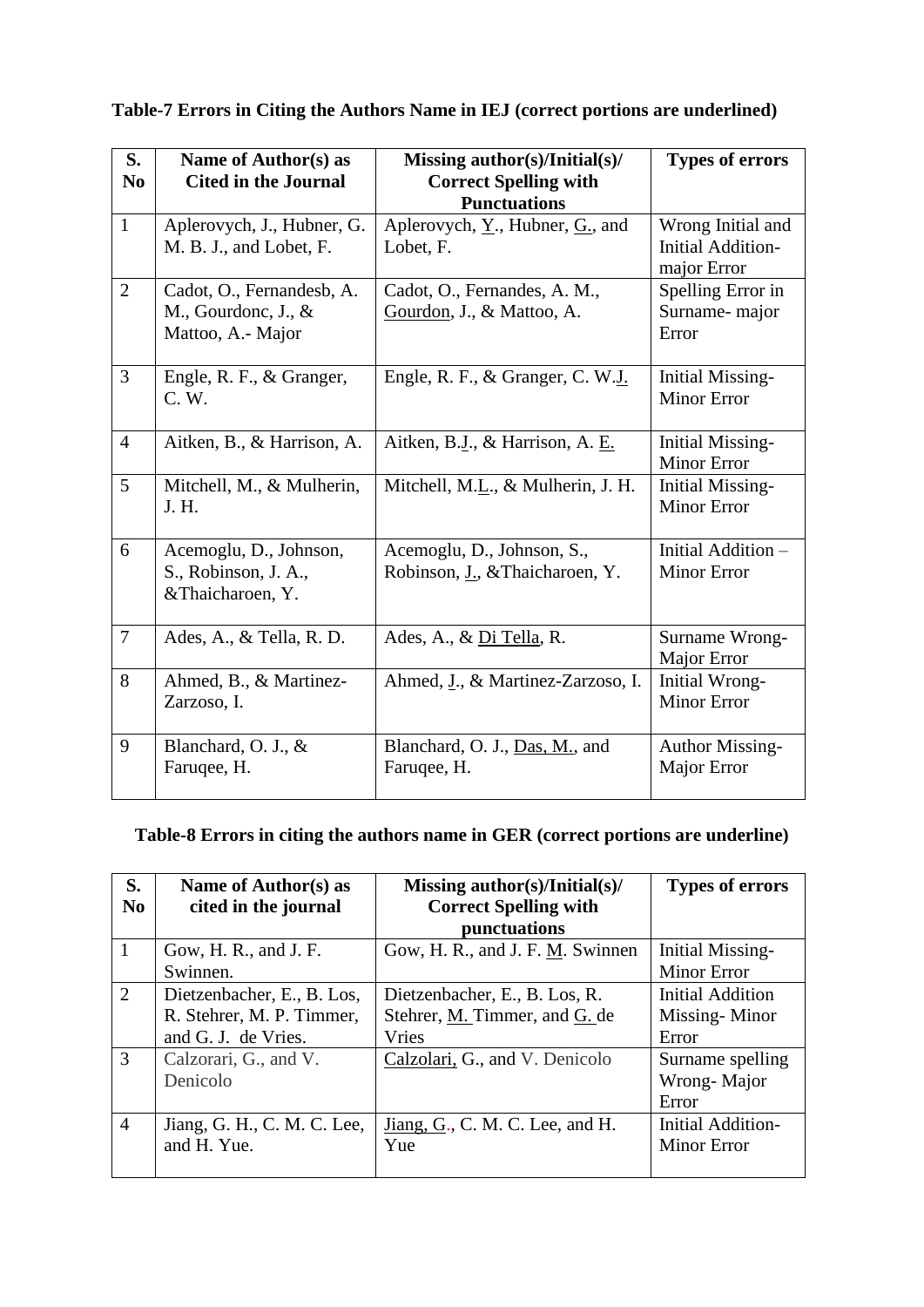| 5              | Cuadras-Morató, Xavier,                                                | Cuadras-Morató, Xavier, and                                             | <b>Formatting Error</b>                                    |
|----------------|------------------------------------------------------------------------|-------------------------------------------------------------------------|------------------------------------------------------------|
|                | and JosepMariaRaya                                                     | JosepMaria Raya                                                         | -Minor Error                                               |
| 6              | Fuchs, Andreas, and Nils-                                              | Fuchs, Andreas, and Nils-Hendrik                                        | <b>Formatting Error</b>                                    |
|                | Hendrik Klann                                                          | Klann                                                                   | -Minor Error                                               |
| $\overline{7}$ | Yeh, Y., P. Shu, and Y. Su                                             | Yeh, Y.-H., P.-G. Shu, and Y.-H.<br>Su                                  | <b>Initial Missing-</b><br><b>Minor Error</b>              |
| 8              | Attig, N., S. Cleary, S.<br>Gohul, and O. Guedhami                     | Attig, N., S. Cleary, S. El Gohul,<br>and O. Guedhami                   | Surname<br>Incomplete<br>(Word Missing)<br>$-$ Major Error |
| 9              | Admati, A., and P.<br>Pfleiderer                                       | Admati, A.R., and P. Pfleiderer                                         | <b>Initial Missing-</b><br><b>Minor Error</b>              |
| 10             | Afonso Antonio, Pedro Go                                               | Afonso, Antonio, Pedro Gomes,                                           | <b>Punctuation Error</b>                                   |
|                | mes, and Philipp Rothe                                                 | and Philipp Rothe                                                       | -Minor Error                                               |
| 11             | <b>Blanchard Oliver</b>                                                | Blanchard, Oliver                                                       | <b>Punctuation Error</b><br>-Minor Error                   |
| 12             | Caballero Ricardo J., and                                              | Caballero, Ricardo J., and                                              | <b>Punctuation Error</b>                                   |
|                | Emmanuel Farhi.                                                        | Emmanuel Farhi.                                                         | -Minor Error                                               |
| 13             | Dang TriVi, Gary Gorton,<br>Bengt Holmström,<br>and Guillermo Ordoñez. | Dang, TriVi, Gary Gorton, Bengt<br>Holmström,<br>and Guillermo Ordoñez. | <b>Punctuation Error</b><br>-Minor Error                   |
| 14             | Farhi Emmanuel,                                                        | Farhi, Emmanuel,                                                        | <b>Punctuation Error</b>                                   |
|                | and Matteo Maggiori                                                    | and Matteo Maggiori                                                     | -Minor Error                                               |
| 15             | Bae, K. H., J. K. Kang and                                             | Bae, K. H., J. K. Kang, and J. M.                                       | <b>Punctuation Error</b>                                   |
|                | J. M. Kim                                                              | Kim                                                                     | -Minor Error                                               |
| 16             | Aidt, Toke S.                                                          | Aidt, Toke S., and Martin                                               | <b>Punctuation Error</b>                                   |
|                | and Martin Gassebner                                                   | Gassebner                                                               | -Minor Error                                               |

# **Errors in the Title**

|  | <b>Table -9: Referencing Errors in Titles</b> |  |  |
|--|-----------------------------------------------|--|--|
|  |                                               |  |  |

| <b>Errors in Citing</b><br>in titles      | <b>Internationa</b><br>1 Review of<br><b>Applied</b><br><b>Economics</b><br>(IRAE) | <b>Global</b><br><b>Economic</b><br><b>Review</b><br>(GER) | <b>International</b><br><b>Economic</b><br><b>Journal</b><br>(IEJ) | <b>Tota</b> | Percentage |
|-------------------------------------------|------------------------------------------------------------------------------------|------------------------------------------------------------|--------------------------------------------------------------------|-------------|------------|
| Wrong / Missing<br>Title                  | 3                                                                                  |                                                            |                                                                    | 4           | 57.14      |
| <b>Addition/Spelling</b><br><b>Errors</b> |                                                                                    |                                                            |                                                                    | 3           | 42.85      |
| <b>Punctuation Errors</b>                 | 0                                                                                  |                                                            |                                                                    |             | 0.0        |
| <b>Total</b>                              |                                                                                    |                                                            | າ                                                                  |             | 100        |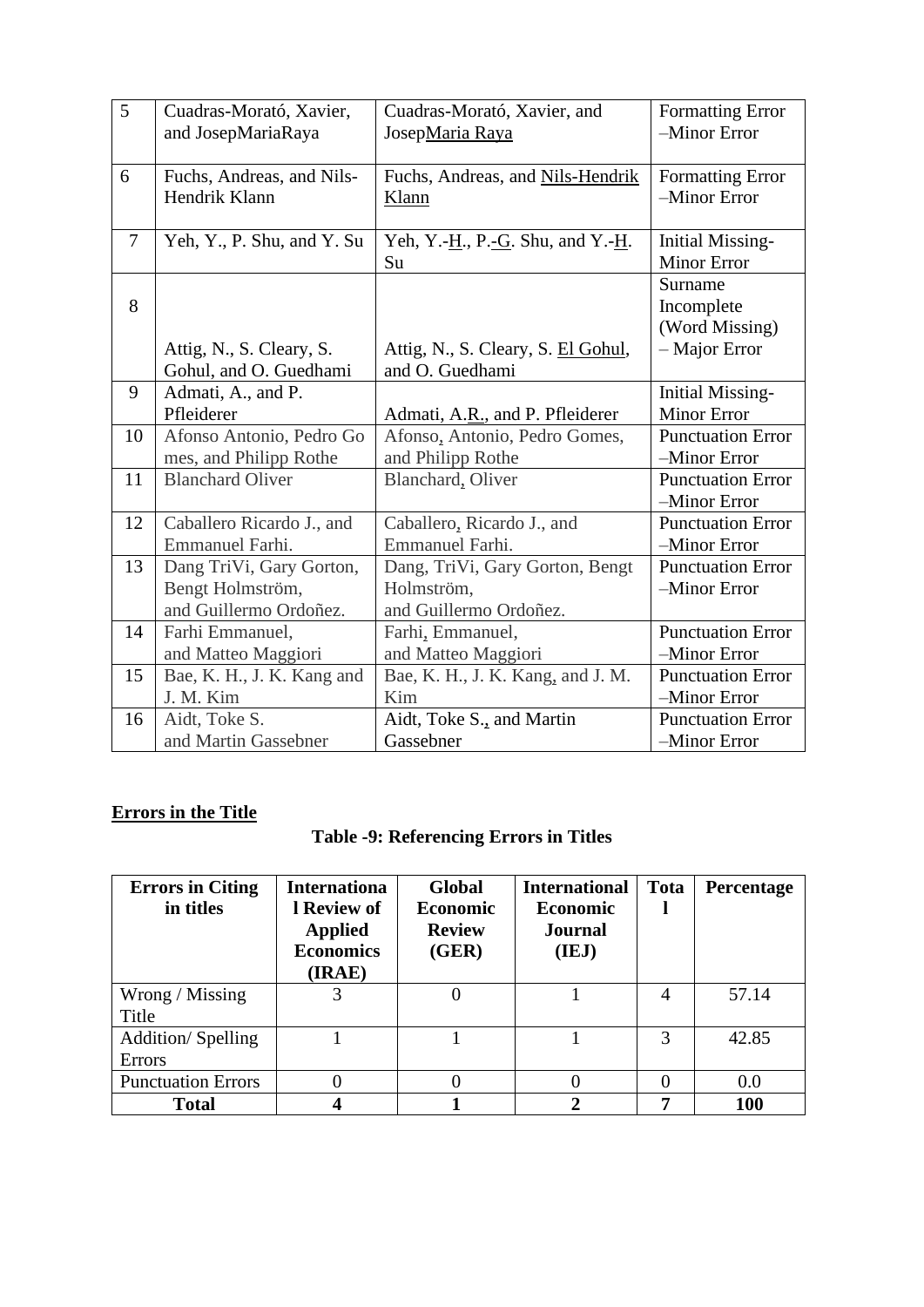Title is the most important element of a bibliographic reference, as the title represent the theme of an article. Table 9 depicts the error of references in article title. IRAE and IEJ editorial board is less attentive of title error than GER. Table10,11 &12 show the list of errors in IRAE, IEJ and GER.

## **Table-10: Referencing Errors in Titles in (IRAE) (correct portions are underlined)**

List of Errors Committed by the Author in Citing the Article's Name

| S.                          | Article (s) Name as cited                                                                                      | <b>Correct Name of the Article (s)</b>                                                                                     | <b>Type of Error(s)</b>            |
|-----------------------------|----------------------------------------------------------------------------------------------------------------|----------------------------------------------------------------------------------------------------------------------------|------------------------------------|
| No.                         | in the Journal                                                                                                 | <b>Correct Parts are Underlined</b>                                                                                        |                                    |
|                             | Semi Parametric Difference-                                                                                    | Semiparametric Difference-in-                                                                                              | Word Error-                        |
|                             | in-Differences Estimators                                                                                      | <b>Differences Estimators</b>                                                                                              | <b>Minor Error</b>                 |
| $\mathcal{D}_{\mathcal{L}}$ | <b>Master and Servant</b>                                                                                      | Master and Servant in Colonial<br><u>Kenya, 1895-1939.</u>                                                                 | Key Word<br>Missing-Major<br>Error |
| 3                           | What Determines the<br>Domestic Bias and Foreign<br>Bias? Evidence from Mutual<br><b>Fund Equity Worldwide</b> | What Determines the Domestic Bias<br>and Foreign Bias? Evidence from<br><b>Mutual Fund Equity Allocations</b><br>Worldwide | Word Missing $-$<br>Minor Error    |
| $\overline{4}$              | Is there an informal wage                                                                                      | Is there an informal employment                                                                                            | Key Word                           |
|                             | penalty? Evidence from                                                                                         | wage penalty? Evidence from                                                                                                | $Missing - Major$                  |
|                             | South Africa                                                                                                   | South Africa                                                                                                               | Error                              |

### **Table-11: Referencing errors in titles in GER (correct portions are underlined)**

List of Errors committed by the Author in Citing the Article's Name

| S.  | Article (s) Name as                                                                                                     | <b>Correct Name of the Article (s)</b>                                                                               | <b>Type of Error(s)</b>               |
|-----|-------------------------------------------------------------------------------------------------------------------------|----------------------------------------------------------------------------------------------------------------------|---------------------------------------|
| No. | cited in the Journal                                                                                                    | <b>Correct Parts are Underlined</b>                                                                                  |                                       |
|     | Liberalization,<br><b>Multinational Enterprises</b><br>and Export Performance:<br>Evidence from Indian<br>Manufacturing | Liberalisation, Multinational<br><b>Enterprises and Export</b><br>Performance: Evidence from Indian<br>Manufacturing | Spelling Error-<br><b>Minor Error</b> |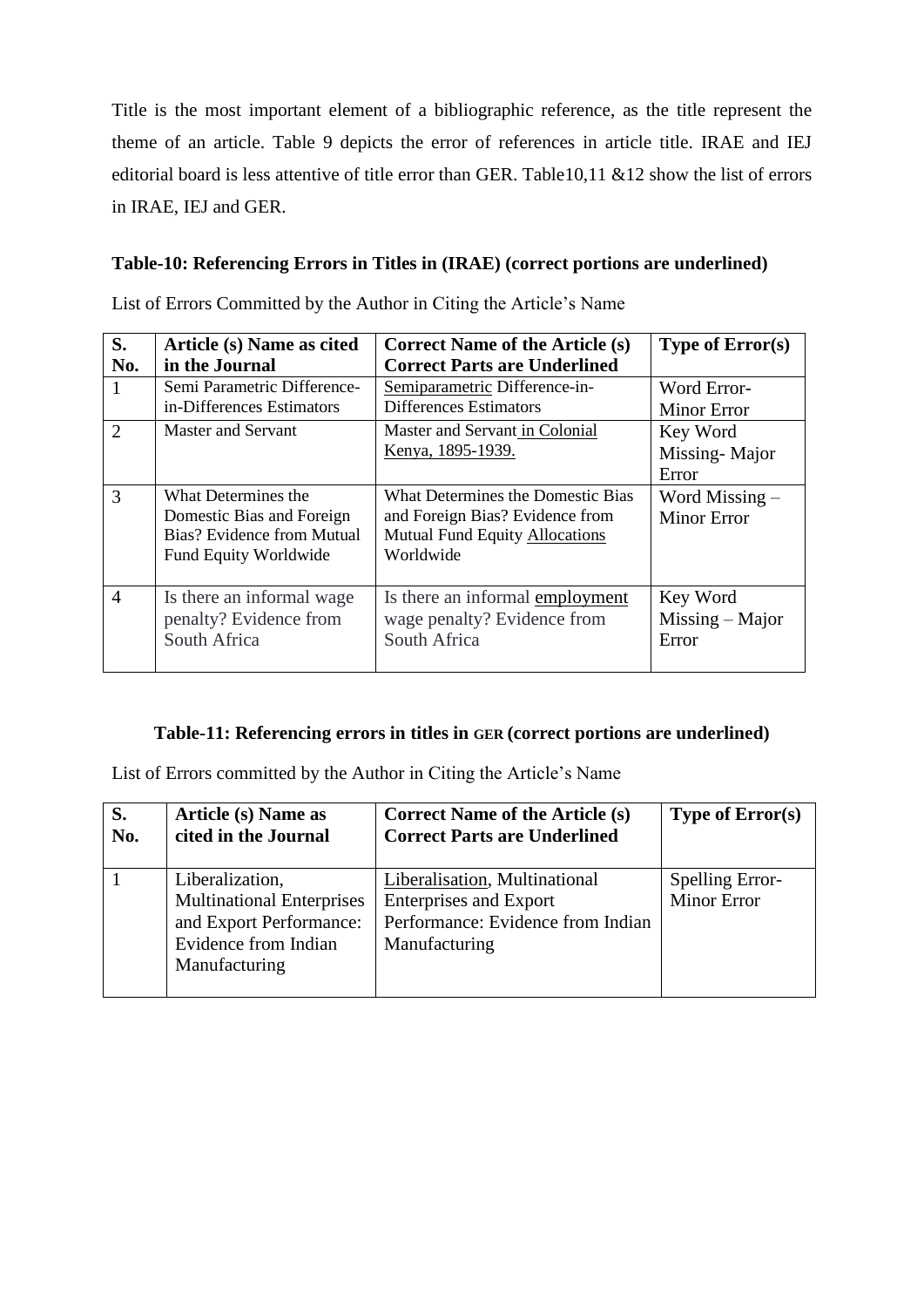| Sr.No. | <b>Article Title as found</b><br>in the Journal                                                                       | <b>Correct Article's Title (correct</b><br>parts are underlined)                                   | <b>Type of Error(s)</b>                               |
|--------|-----------------------------------------------------------------------------------------------------------------------|----------------------------------------------------------------------------------------------------|-------------------------------------------------------|
|        | On the Life Cycle<br><b>Dynamics of Venture</b><br>Capital backedand Non-<br>Venture Capital<br><b>Financed Firms</b> | On the Life Cycle Dynamics of<br>Venture-Capital-and Non-Venture-<br><b>Capital-Financed Firms</b> | Punctuation error and<br>word addition-Major<br>Error |
| 2      | Political instability and<br>migrant remittances<br>Africa.                                                           | Political instability and<br>migrants' remittances into sub-<br>Saharan Africa region.             | Keyword Missing-<br>Major Error                       |

**Table-12: Referencing errors in titles in IEJ (correct portions are underlined)**

## **Table-13 – Errors in Citing in Journal Name**

| <b>Errors in Citing</b><br><b>Journal name</b> | <b>International</b><br><b>Review of</b><br><b>Applied</b><br><b>Economics</b><br>(IRAE) | <b>Global</b><br><b>Economic</b><br><b>Review</b><br>(GER) | <b>International</b><br><b>Economic</b><br><b>Journal</b> (IEJ) | <b>Total</b> | <b>Percentage</b> |
|------------------------------------------------|------------------------------------------------------------------------------------------|------------------------------------------------------------|-----------------------------------------------------------------|--------------|-------------------|
| Wrong/Incomplete                               |                                                                                          | $\overline{2}$                                             | 4                                                               |              | 77.78             |
| Name                                           |                                                                                          |                                                            |                                                                 |              |                   |
| <b>Addition/Spelling</b>                       | $\overline{0}$                                                                           |                                                            |                                                                 | 2            | 22.22             |
| Errors                                         |                                                                                          |                                                            |                                                                 |              |                   |
|                                                | $\overline{0}$                                                                           | $\theta$                                                   | $\overline{0}$                                                  | $\Omega$     | 00                |
| <b>Punctuation Errors</b>                      |                                                                                          |                                                            |                                                                 |              |                   |
|                                                |                                                                                          | 3                                                          | 5                                                               | 9            | 100               |
| <b>Total</b>                                   |                                                                                          |                                                            |                                                                 |              |                   |

Table 13 represents the errors in journal name. Highest wrong and incomplete errors in journals name were found in IEJ and lowest errors in IRAE. The error in journal name in IRAE, GER and IEJ journals are listed in tables 14, 15& 16.

## **Table-14 Referencing errors in titles/ journal names in (IRAE) (Correct portions are underlined)**

List of Errors Committed by the **Author** in Citing the Journal's Name

| S.  | Journal(s) Name as cited                                                                              | <b>Correct Name of the Journal(s)Correct</b>         | <b>Type of</b>                                              |
|-----|-------------------------------------------------------------------------------------------------------|------------------------------------------------------|-------------------------------------------------------------|
| No. | in the Journal                                                                                        | <b>Parts are Underlined</b>                          | Error(s)                                                    |
|     | B.E." Journal of Economic<br>Analysis and Policy:<br>Contributions to Economic<br>Analysis and Policy | The B.E. Journal of Economic Analysis $\&$<br>Policy | incomplete title<br>and word<br>$addition - Major$<br>Error |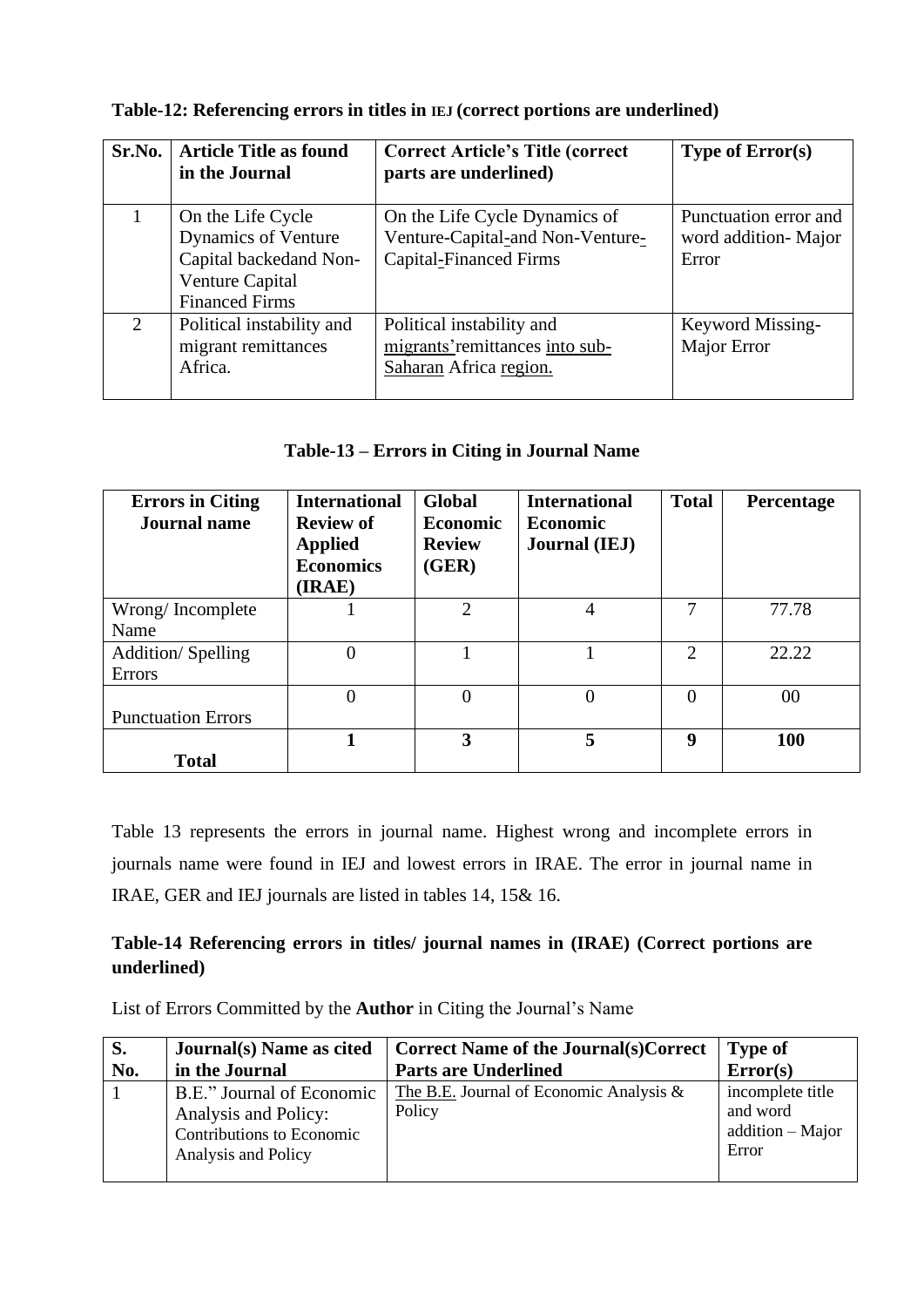### **Table-15 Referencing errors in titles in (GER) (Correct portions are underline)**

| <b>RR</b>      | Journal(s) Name as cited<br>in the Journal      | Correct Name of the Journal(s)<br><b>Correct Parts are Underlined</b> | Type of $Error(s)$                      |
|----------------|-------------------------------------------------|-----------------------------------------------------------------------|-----------------------------------------|
|                | The American Economic<br>Review                 | <b>American Economic Review</b>                                       | <b>Word Addition</b><br>$-$ Minor Error |
| $\overline{2}$ | B.E. Journal of Economic<br>Analysis and Policy | The B.E. Journal of Economic Analysis<br>and Policy                   | Word Missing -<br><b>Minor Error</b>    |
| 3              | Journal of Finance and<br>Marketing             | Journal of Financial and Markets                                      | Wrong Name -<br>Major Error             |

List of Errors/Mistake Committed by the Author in Citing the Journal's Name

### **Table-16 Referencing errors in titles in (IEJ) (correct portions are underline)**

| Sr.No.                      | <b>Journal Name as found</b><br>in the Thesis | <b>Correct Journal Name</b><br>(correct parts are<br>underlined) | <b>Type of Error(s)</b> |
|-----------------------------|-----------------------------------------------|------------------------------------------------------------------|-------------------------|
|                             | <b>Journal of Finance</b>                     | The Journal of Finance                                           | Word Missing-           |
|                             |                                               |                                                                  | <b>Minor Error</b>      |
| $\mathcal{D}_{\mathcal{A}}$ | RAND Journal of                               | The RAND Journal of                                              | Word Missing-           |
|                             | Economics                                     | Economics                                                        | <b>Minor Error</b>      |
| 3                           | American Economic                             | The American Economic                                            | Word Missing-           |
|                             | Review                                        | Review.                                                          | <b>Minor Error</b>      |
|                             |                                               |                                                                  |                         |
| 4                           | Journal of Development                        | The Journal of Development                                       | Word Missing-           |
|                             | Studies.                                      | Studies.                                                         | <b>Minor Error</b>      |
| $\overline{\mathcal{L}}$    | Economic Modeling                             | Economic Modelling.                                              | Spelling Error-         |
|                             |                                               |                                                                  | Minor Error             |

List of Errors committed by the Researchers in the Journal's Name

## **Errors in Year and Page Number/Pagination**

## **Table-17: Referencing Errors in Year and Page Number/Pagination**

| <b>Errors in Year and</b><br>pagination | <b>International</b><br><b>Review of</b><br><b>Applied</b><br><b>Economics</b><br>(IRAE) | Global<br><b>Economic</b><br><b>Review</b><br>(GER) | <b>International</b><br><b>Economic</b><br><b>Journal</b> (IEJ) | <b>Total</b> | Percentage |
|-----------------------------------------|------------------------------------------------------------------------------------------|-----------------------------------------------------|-----------------------------------------------------------------|--------------|------------|
| Year                                    |                                                                                          |                                                     |                                                                 |              | 26.67      |
| Page Number (First)                     |                                                                                          |                                                     |                                                                 |              | 33.33      |
| Page Number (Last)                      |                                                                                          |                                                     |                                                                 |              | 40.00      |
| <b>Total</b>                            |                                                                                          |                                                     |                                                                 | 15           | 100        |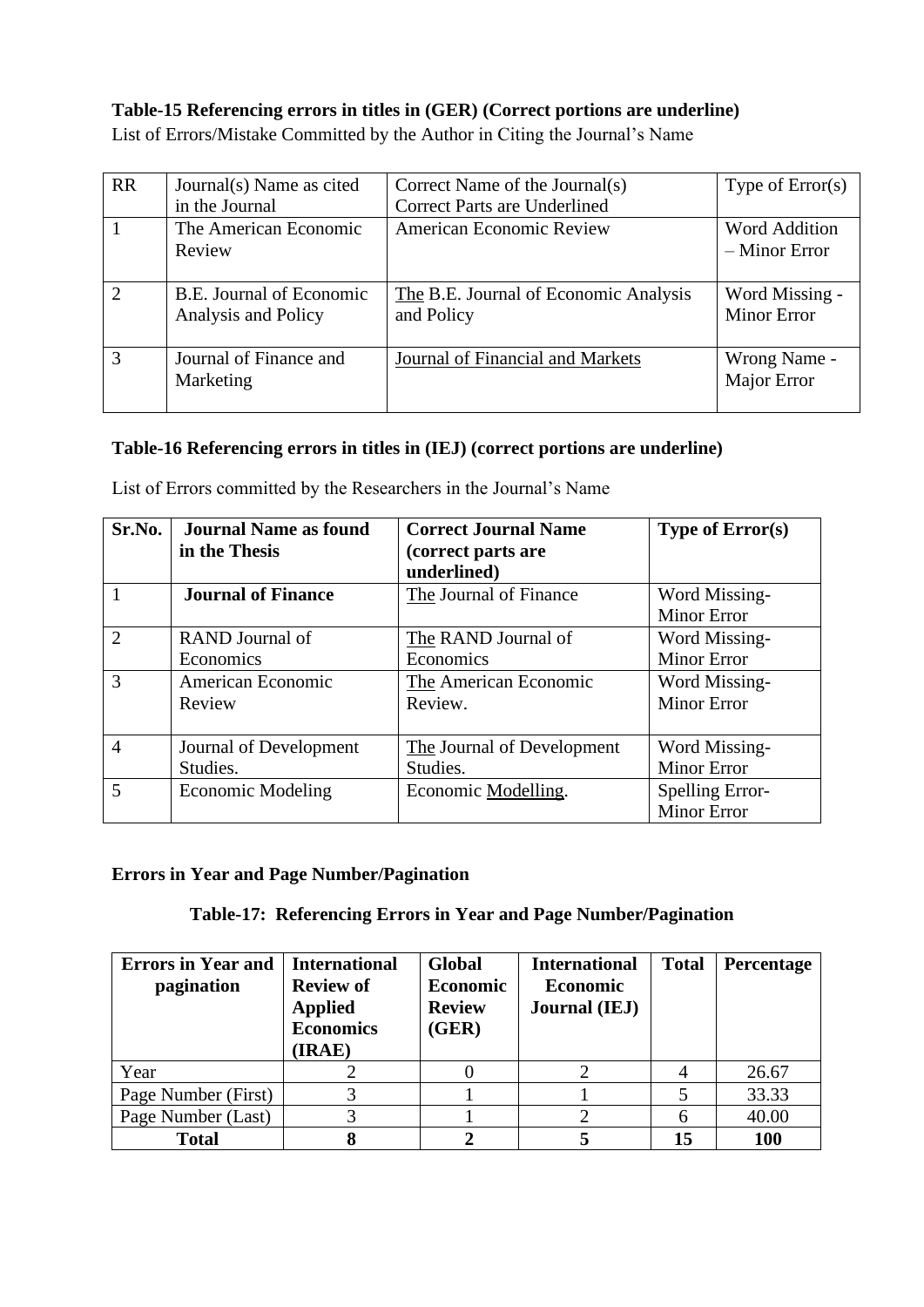The result showed that 26.67% of the references in selected journals of the study contained wrong year of publication of the article. Nearly 73.33% in both first (33.33%) and last page number (40%) of references had inaccurate page numbers of the article.

#### **Errors in Punctuation Marks, Volume and Issue Numbers**

| Type in error            | International | Global   | International  | <b>Total</b> | Percentage |
|--------------------------|---------------|----------|----------------|--------------|------------|
|                          | Review of     | Economic | Economic       |              |            |
|                          | Applied       | Review   | Journal (IEJ)  |              |            |
|                          | Economics     | (GER)    |                |              |            |
|                          | (IRAE)        |          |                |              |            |
| <b>Punctuation Error</b> | 00            | 00       | 00             | 00           | 00         |
| <b>Wrong / Missing</b>   |               | 00       | $\overline{c}$ | 3            | 16.67      |
| <b>Volumes</b>           |               |          |                |              |            |
| <b>Wrong / Missing</b>   | 8             | 4        | 3              | 15           | 83.33      |
| <b>Issue</b>             |               |          |                |              |            |
| <b>Total</b>             | 9             | 4        | 5              | 18           | 100        |

**Table-18 – Errors in Punctuation marks, Volume and Issue Numbers**

Table 17 highlights the errors found in punctuation mark, volume and issue number. Wrong and missing volume and issue numbers are grouped by Authors in major errors while punctuation errors are considered as minor error. In the table, wrong and missing issue error were highest i.e., found in, 83.33% and lowest wrong and missing were found in 16.7%.

#### **Conclusion**

Three economic journals have international level. The top responsibility of both (Editorial committee and authors) is to provide accurate references in proper format for readers. Editors should make and strictly implement reference management policy and suggest authors to submit original paper of reference list enclosed in the end of their paper or research article.

#### **References**

- 1. Aronsky, D., Ransom, J., & Robinson, K. (2005). Accuracy of references in five biomedical informatics journals. *Journal of the American Medical Informatics Association,12*(2), 225–228. https://doi.org/10.1197/jamia.M1683
- 2. Adhikari, P. (2010). Accuracy of References in Indian Journal of Otolaryngology and Head & Neck Surgery. *Indian Journal of Otolaryngology and Head & Neck Surgery, 62*(4), 338–341. doi:10.1007/s12070-010-0048-y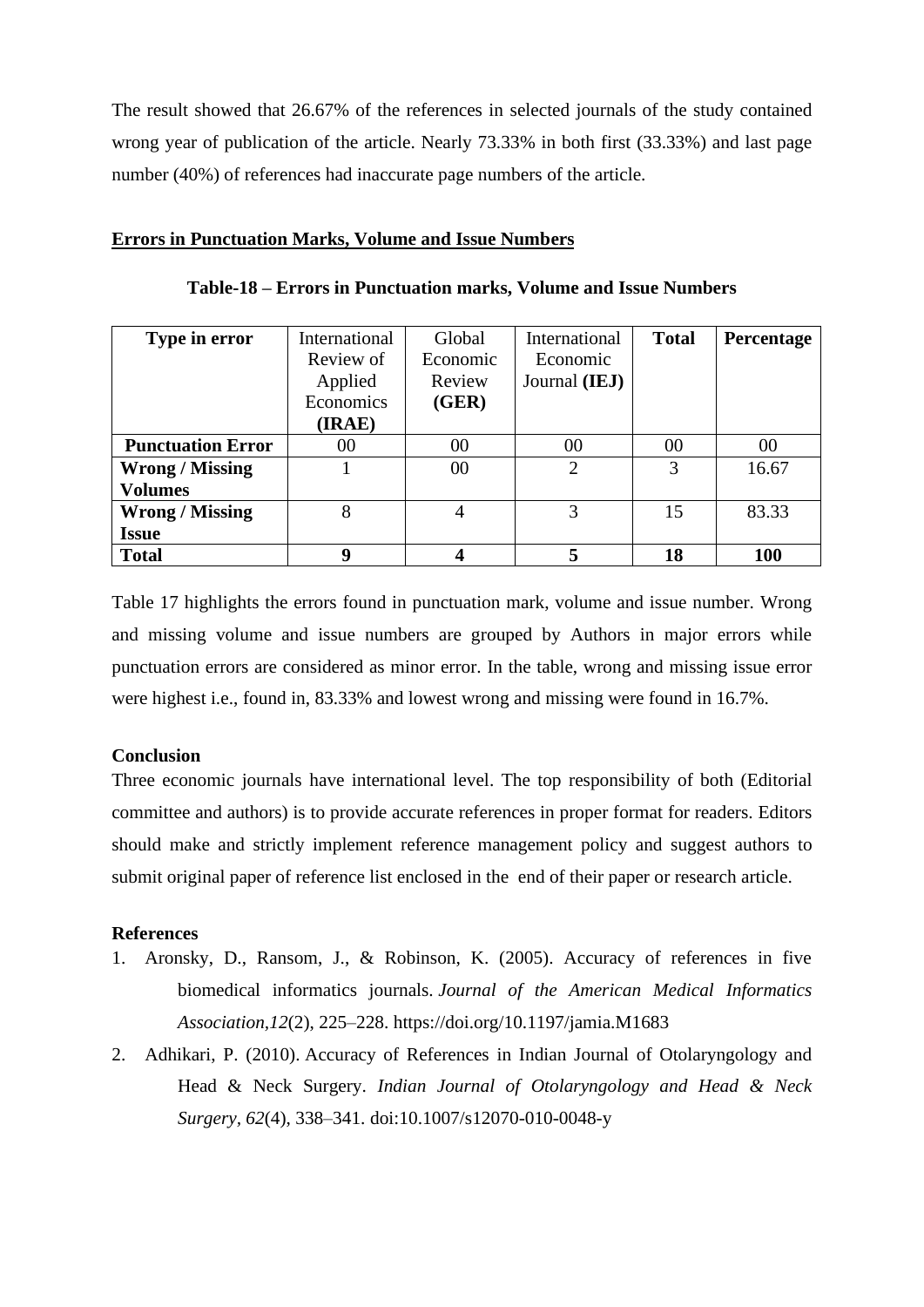- 3. Adhikari, P., & Acharya, R. (1970). Accuracy of References in Different Speciality Medical Journals of Nepal. *Nepalese Journal of ENT Head and Neck Surgery, 1*(2), 23–25. doi:10.3126/njenthns.v1i2.4762
- 4. Davies, K. (2012). Reference accuracy in library and information science journals*. Aslib Proceedings, 64*(4), 373–387*.* doi:10.1108/00012531211244734
- 5. Doms C. A. (1989). A survey of reference accuracy in five national dental journals. *Journal of dental research*, *68*(3), 442–444. https://doi.org/10.1177/00220345890680030101
- 6. Faunce, G. J., & Job, R. F. S. (2001). The accuracy of reference lists in five experimental psychology journals. *American Psychologist, 56*(10), 829– 830. https://doi.org/10.1037/0003-066X.56.10.829
- 7. Fenton, J. E., Brazier, H., De Souza, A., Hughes, J. P., & McShane, D. P. (2000). The accuracy of citation and quotation in otolaryngology/head and neck surgery journals. *Clinical otolaryngology and allied sciences*, *25*(1), 40–44. https://doi.org/10.1046/j.1365-2273.2000.00322.x
- 8. Gupta, V. K. (2017). Accuracy of references in two Indian library and information science journals. *Annals of Library and Information Studies, 64*(3), 181-189.
- 9. Gupta, V. K. (2018). Citation errors in 'Libres: Library and Information Science Researche-Journal'. *Indian Journal of Library and Information Science*, 12(1), 42- 49.
- 10. Gupta (2019). Accuracy of References in Malaysian Journal of Library and Information Science. *Journal of Indian Library association*, *55*(2), 27- 41.
- 11. Harinarayana, N. S., Chikkamanju, &Vasantha, Raju N. (2011). A study of citation accuracy in psychology theses submitted to the University of Mysore. *Annals of Library and Information Studies,58*(4), 326-334.
- 12. MacRoberts, M. H., &MacRoberts, B. R. (1986). Quantitative Measures of Communication in Science: A Study of the Formal Level*. Social Studies of Science, 16(1), 151–172.* doi:10.1177/030631286016001008
- 13. Raja, U. Y., & Cooper, J. G. (2006). How accurate are the references in Emergency Medical Journal? *Emergency Medicine Journal, 23*(8), 625– 626. doi:10.1136/emj.2004.022103
- 14. Siebers, R. (2000). The accuracy of references of three allergy journals. Journal of Allergy and Clinical Immunology, 105(4), 837–838. doi:10.1067/mai.2000.104935